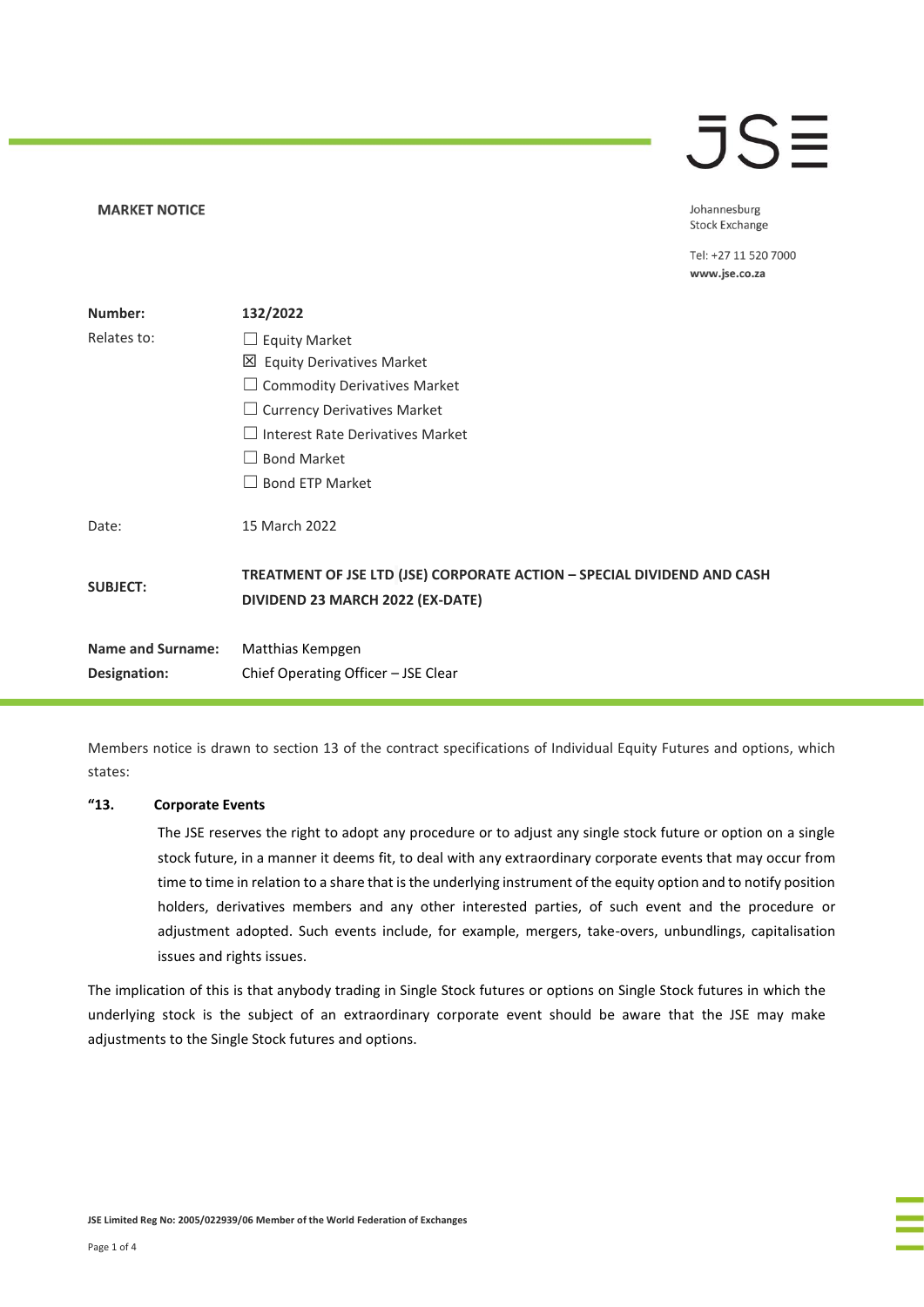# **JSE**

#### **Special and Cash Dividend**

**JSE LTD (JSE)** has declared a special dividend of 100 cents per share and a cash dividend of 754 cents per share. With regards to this corporate action, the following adjustments will be made to JSE positions on 23 March 2022 **(Ex-date)**. The adjustments will be made to positions held as at close of business on 22 March 2022 **(LDT).**

#### **Please note**:

Adjustments will be made to all contracts where JSE is the underlying share. These contracts include:

| <b>Contract Code</b>      | <b>JSE Instrument Type</b> |
|---------------------------|----------------------------|
| 17MAR22 JSE PHY           | Single Stock               |
| 17MAR22 JSE CSH           | Single Stock               |
| 17MAR22 JSE CSH DN        | <b>Dividend Neutral</b>    |
| 17MAR22 JSE PHY DN        | <b>Dividend Neutral</b>    |
| 17MAR22 JSE CSH CFD SABOR | <b>CFD</b>                 |
| 17MAR22 JSE CSH CFD RODI  | <b>CFD</b>                 |
| 15JUN22 JSE PHY           | Single Stock               |
| 15JUN22 JSE PHY DN        | <b>Dividend Neutral</b>    |
| 15JUN22 JSE CSH DN        | <b>Dividend Neutral</b>    |
| 15JUN22 JSE CSH           | Single Stock               |
| 15SEP22 JSE PHY           | Single Stock               |
| 15SEP22 JSE PHY DN        | <b>Dividend Neutral</b>    |
| 15SEP22 JSE CSH DN        | <b>Dividend Neutral</b>    |
| 15SEP22 JSE CSH           | Single Stock               |
| 15DEC22 JSE PHY           | Single Stock               |
| 15DEC22 JSE PHY DN        | <b>Dividend Neutral</b>    |
| 15DEC22 JSE CSH DN        | Dividend Neutral           |
| 15DEC22 JSE CSH           | Single Stock               |
| 16MAR23 JSE PHY           | Single Stock               |
| 16MAR23 JSE PHY DN        | <b>Dividend Neutral</b>    |
| 16MAR23 JSE CSH CFD RODI  | <b>CFD</b>                 |
| 16MAR23 JSE CSH CFD SABOR | <b>CFD</b>                 |
| 16MAR23 JSE CSH DN        | Dividend Neutral           |
| 16MAR23 JSE CSH           | Single Stock               |

## **1. FUTURES CONTRACTS**

The futures position will be increased by the following factor:

Calculation of futures factor: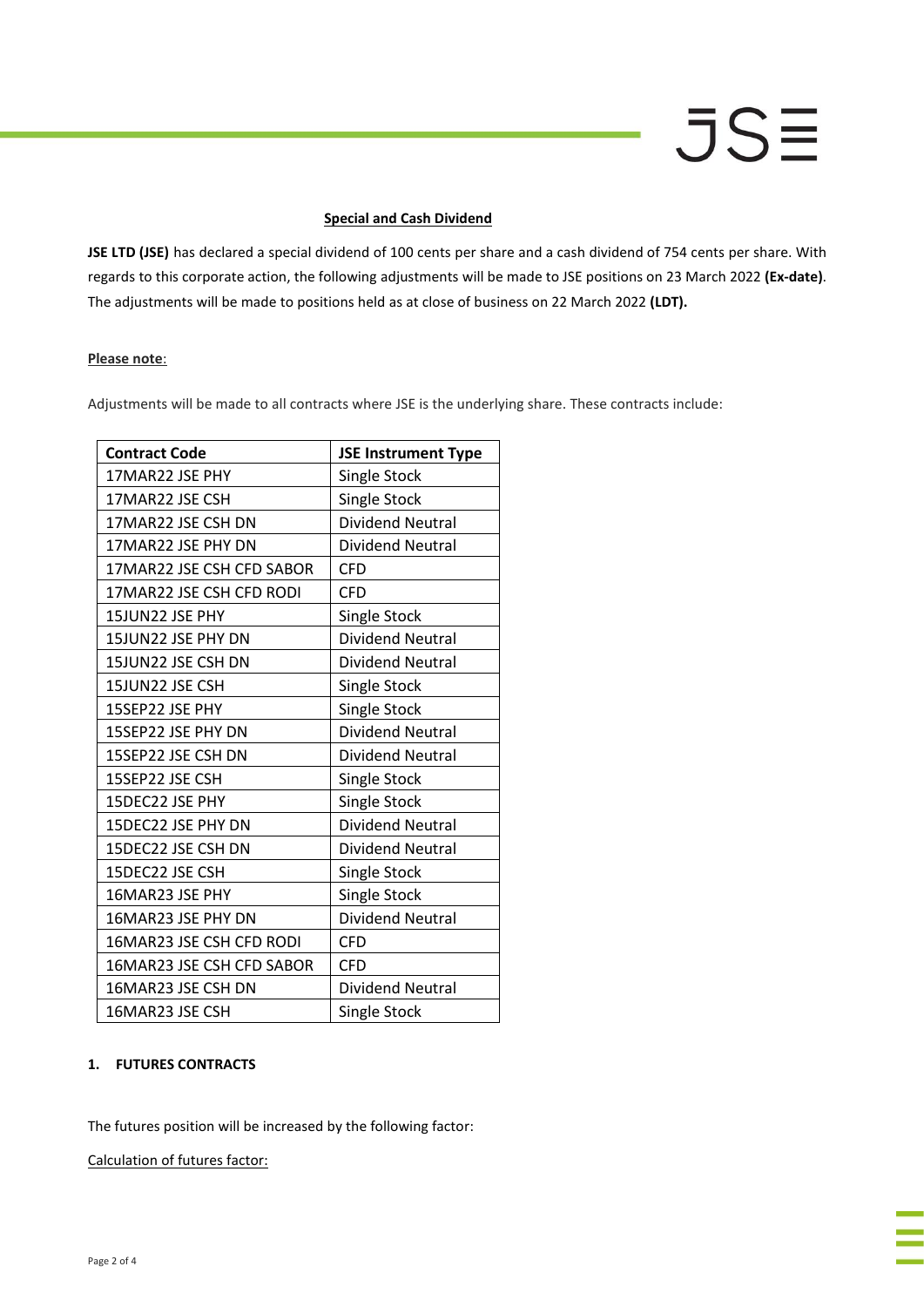#### **Spot price / adjusted price**

Where:

**Spot price** = the official closing price of the underlying share on **22 March 2022 (LDT) – 7.54 (Cash Dividend)**

**Adjusted price** = Spot price – **1** (**Special Dividend**).

Example: If the official closing price of the underlying shares on 22 March 2022 **(LDT)** is 118.00, the following would apply:

JSE

Spot price = 118.00 – 7.54 **= 110.46**

Adjusted price = 110.46 **–** 1

= **109.46**

Futures factor = 110.46 / 109.46

= **1.009136**

**I.e.** Current positions**\***factor (rounded to nearest whole contract) = the number of total contracts. Additional contracts will be created at an initial value of zero.

#### **2. OPTION CONTRACTS**

- a. The options position will be increased by the same factor as the futures above.
- b. The option strikes will be adjusted by the following factor:

Calculation of options factor (based on the example above):

#### **Adjusted price / spot price**

Options factor = 109.46 / 110.46

= **0.990947**

E.g. if the old strike is 117.00 the following would apply: -

**New strike** = Old strike \* options factor

 $= 117.00 * 0.990947$ 

= **115.00**

Existing positions will be closed out at a 0 value and new positions opened at the new strike with a 0 value.